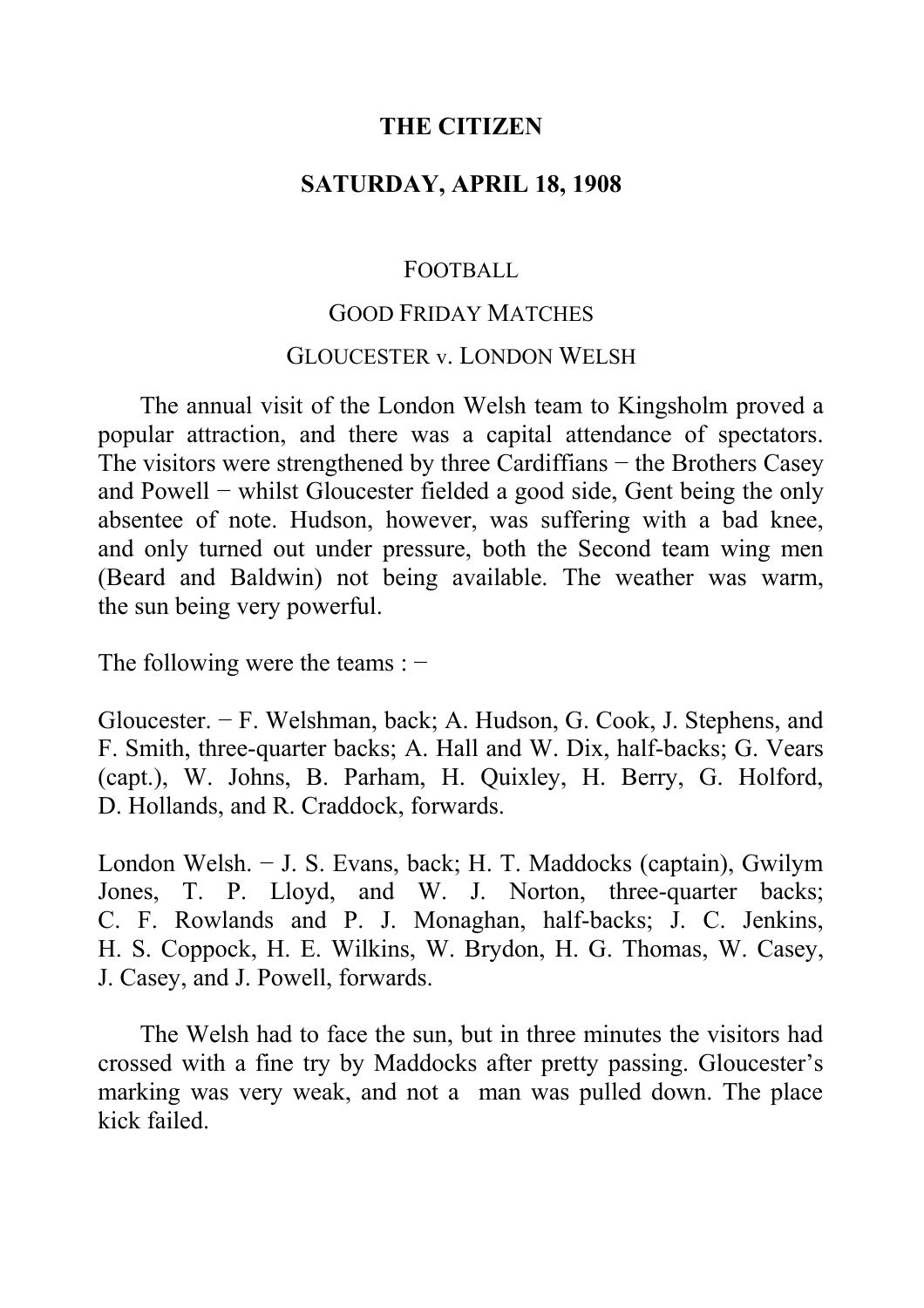Continuing to open out, the Welshmen had another fine opening, but Lloyd dropped his pass with only Welshman to beat. Gloucester had a narrow escape a minute later, but eventually cleared through Parham from a line out. Johns, following up a kick, charged down the return, and the ball was dribbled past Evans. The City had a fine chance, but Hudson, who had come across, knocked on in picking up with only a couple of yards to go. Immediately after Dix, Hall, and Smith passed prettily, but Hall missed the return transfer from the wing with the goalline at his mercy. The Welsh changed the venue with useful kicks, and from a drop at goal from a penalty forced a minor.

Ensuing play was even, but at length Hudson, from a clever pass by Cook, raced down and cross-kicked, only to see Evans save in good style. In some loose play Hudson fielded, and Stephens, Cook, and Smith handled sharply. The latter, however, was finely tackled by Maddocks and lost the ball.

A bad mistake by Smith, who missed a flying kick, allowed the Welsh to reach the centre, but Gloucester at once dribbled back. The ball was kicked past Evans, and striking the corner flag pole came back into play. Hollands gathered and ran round behind the posts, but the visiting touch judge ruled that the ball had gone to touch-in-goal − hard lines for the City.

Resuming, Gloucester were conspicuous with a dangerous forward burst, which placed the visitors' lines in danger. The Welsh heeled, but Dix beat Rowlands for the ball, which went close to the line. Hall and Smith between them got the ball over, and the latter touched down for a try. Cook failed at goal.

In a tackle just previously Evans, the visiting full-back, injured his wrist, and had to retire. With fourteen men the Welshmen had the better of the exchanges, and Gloucester had to concede a minor. Maddocks marked from the drop-out, and cross-kicked. The City men made a weak attempt to gather, and Cook was collared a few yards from the line. A loose scrum followed, ending in Monaghan picking up and scoring a neat try. No goal resulted.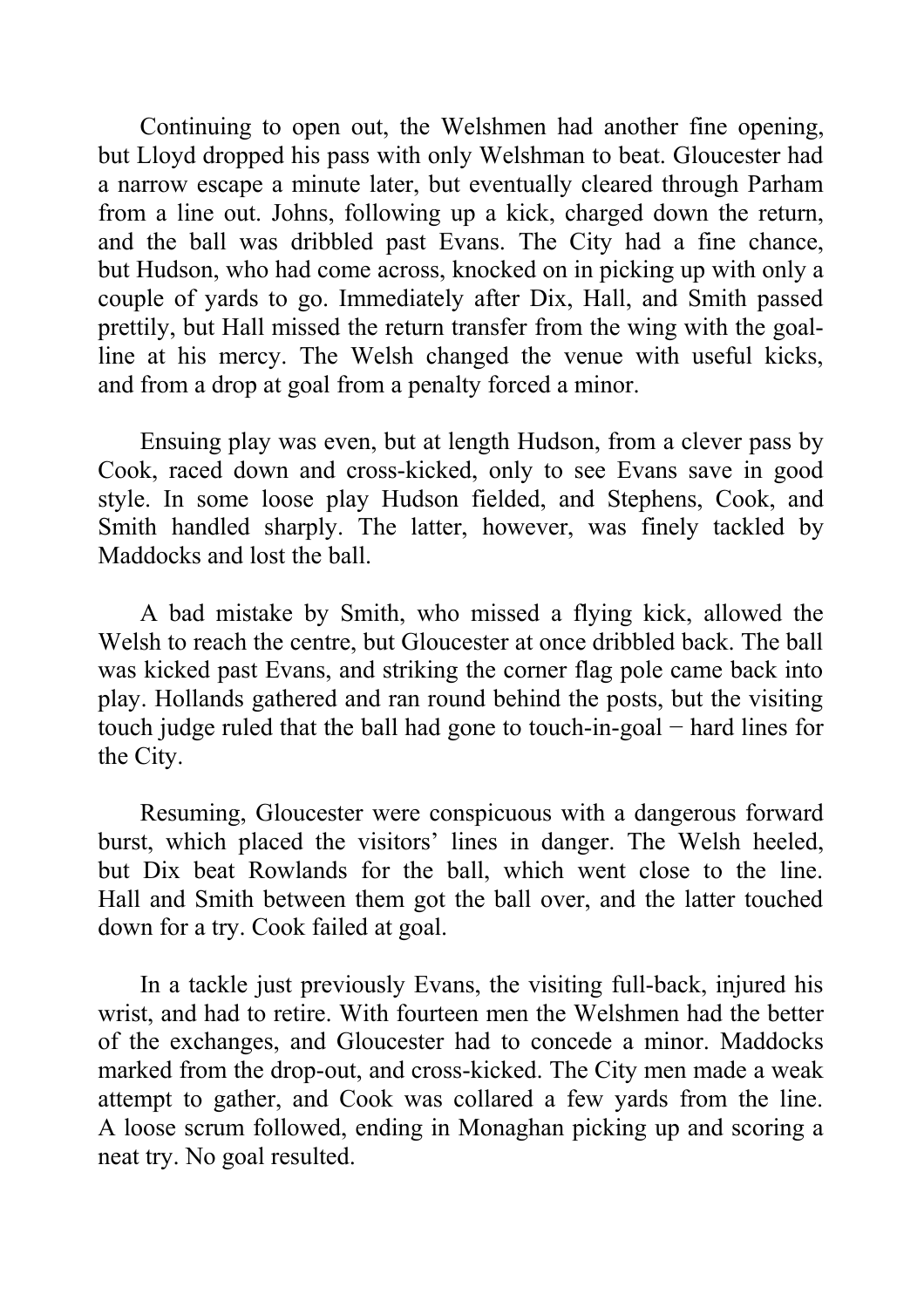Gloucester dropped out, but the home team were shaping very poorly. Welshman fumbled a long kick by a visitor, and this led to another attack on the Gloucester goal. From a scrum 20 yards out Monaghan whipped out the ball to Rowlands, who beat the opposition cheaply, and notched a fine try. Maddocks landed a goal, giving his side an eight points' lead. Before the interval Gloucester had a possible chance, but it was not accepted.

> HALF-TIME SCORE : London Welsh ……… 1 goal, 2 tries Gloucester …………………….. 1try

Gloucester re-started, and the City early reduced the lead against them. A long kick by Cook went to the visiting full-back. The Gloucester centre followed up and charged down the return, the ball going behind the Londoner and into the arms of Holford, who scored very easily. Welshman added the goal points.

Encouraged by this success the City played up strongly, and a desperate forward burst, inn which Parham, Berry, and Holford shone, nearly brought about a score.

The Welsh saved later by touching down, but two or three minutes later the City forwards were off again in irresistible style. The Welsh defence was clean beaten, and Johns was credited with a try under the posts. Welshman converted, and Gloucester led by two points.

The re-start was well replied to, and later Hall kicked high to the full-back. The Londoner punted, but the ball was taken by Stephens, who passed inside to Hall. The half-back gave up to Johns, who completed a clever movement by scoring his second try. Welshman just failed to land a goal.

Vears was led off the field in a fainting condition before the game resumed, having been partially stunned in colliding with a player, but after attention he was able to continue.